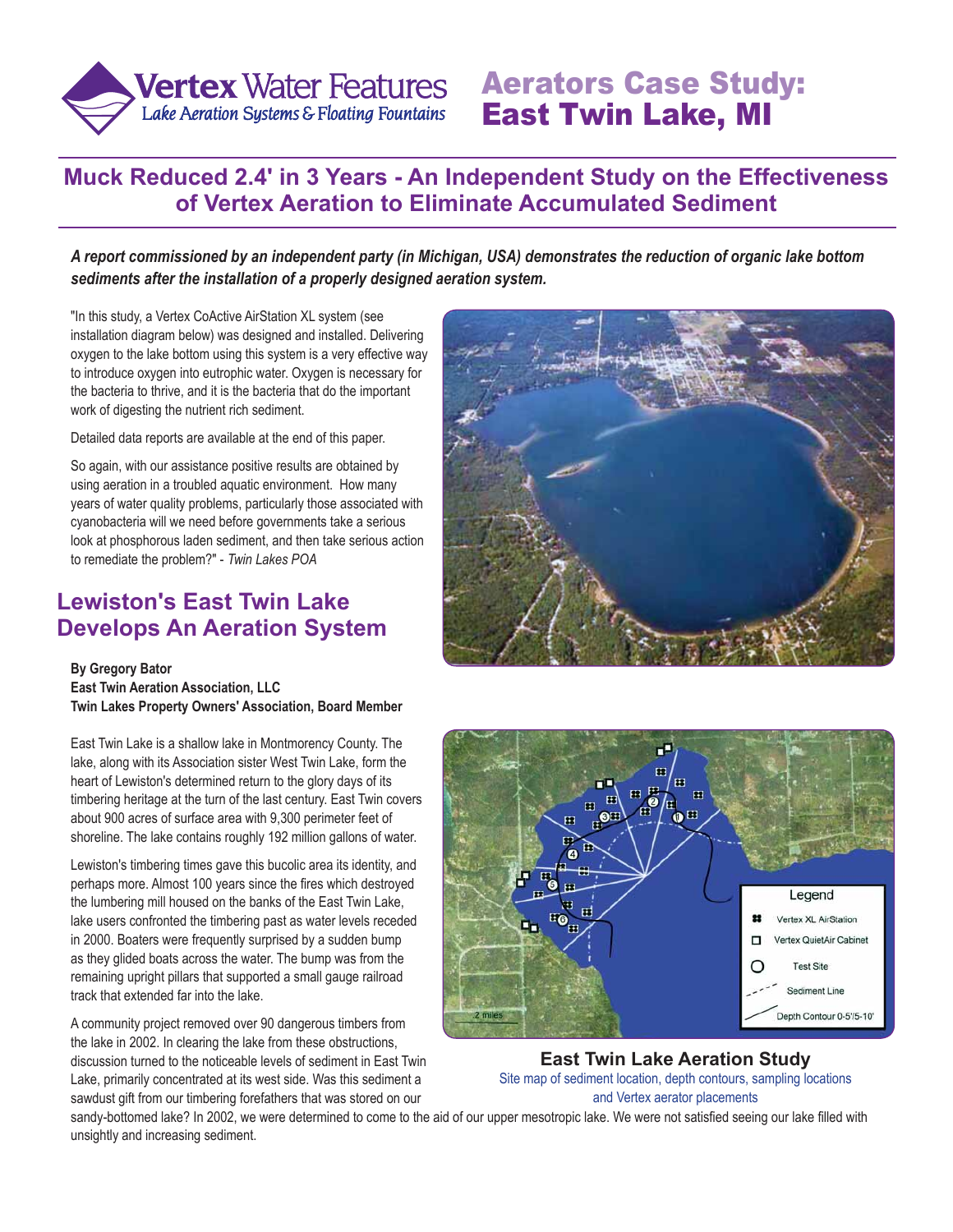#### **The Problem**

East Twin is a relatively shallow lake. Depths range four to eight feet, with some areas no deeper than about 26 feet. The lake bottom is primarily a hard sandy surface. During a period of low water levels, the high sediment level at the western end of our lake became more prominent. The sediment occupied as much as six of the eight feet of depth in many locations. These levels were unacceptable to boaters, water enthusiasts, and fishing aficionados. Our problem area is located at the western end of our lake. This area consists of 160 acres of surface area. An existing island on our lake and a sand bar, which traverses from the island to the northern shoreline, roughly contains it.

How could we rid our lake of this unacceptable sediment? Once we confronted this question, our goal developed. We were determined to improve water quality/clarity, improve property values, and increase lake enjoyment, by decreasing the sediment level.

#### **Studying Our Sediment Problem**

Our suspicions that the sediment was submerged sawdust from the timbering operations were unfounded. One of our initial tasks was to determine the composition of our sediment. There were two primary reasons for this work. First, we wanted to ensure that the material was not toxic or harmful if we disturbed the substance. We also recognized that removing a dangerous substance could be very costly, and perhaps beyond a volunteer reach. Second, we wanted to learn the sediment composition in order to design an effective decomposition program.

We engaged the services of a water testing company who analyzed samples of our muck. The sampling study revealed that our sediment consisted of natural organic material including, but not concentrated with sawdust. Armed with this information, we turned to the selection of removal options.

#### **Determining our Options**

Undesired sediment could be removed by dredging. We learned that dredging involves two costly steps: the removal process and the disposal process. While removing the sediment could be achieved at considerable expense, securing nearby elevated land to store the material posed a financial burden beyond our means.

Adding biologic agents, tiny bug-like microbes, was another possible solution. The prospect of dumping drums of biologic agents into the lake and charging these agents with the task of eating our muck was cast aside. This also is an expensive process that must be continually repeated. A certain risk that we might be introducing an unknown harmful agent to our waters also dissuaded us from this approach.

We chose to use an aeration method. Adding oxygen to our lake would act similar to a bubbler in our childhood fish tank. Bubbles would circulate water, aerobic activity would thrive, water clarity would improve, and water quality would be enhanced.

#### **Organizing Our Resources: People and Money**

The initial study and project determination was made by a small core group of lake supporters spearheaded by Alan Kiriluk, an ardent lake supporter. This group formulated a proposal to identify, fund, and solve our lake's sediment issue. The issue was publicized through our lakes' association newsletter and presented in an hour-long forum at our association's annual meeting in 2003.

The approximate 90 lake supporters received a detailed proposal describing the method of attacking the sediment issue and the level of financial support needed to begin the project. The financial projection assumed that monetary support of all lakefront owners would not be received. The financial targets were built based upon participation of only 30% of lakefront owners and a small group of lake access users. We determined that we would gladly confront the issue of having raised too much money, rather than not enough.

The lake association endorsed the project. Mailings were distributed to all lakefront and lake access property owners requesting their financial support of \$5.14 per linear feet of lakefront owned or for back lot owners a flat amount of \$257. Most importantly, we indicated that if our target of \$50,100 was not raised by a date certain four months later, the project would be stopped and all funds would be returned. Coupling this deadline with a specific proposal and solid information were critical to the project's success. Through personal solicitations, newsletter articles, and direct mailing, approximately \$60,000 was raised within a four-month period to meet the project's deadline.

#### **Engaging Professional Services**

We determined that an aeration system must be professionally installed and maintained. Several methods of artificial aeration exist. Air can be introduced to a lake by injecting air in the lake, mechanically mixing the water, or agitating the water with paddles or fountains. We chose to inject air into the lake through the use of submerged diffusers that are fed air pumped by shoreline compressors through heavy tubing resting on the lake bottom.

A national company skilled in aeration systems for industrial and large residential projects, Vertex Water Features, was chosen to assist our efforts through their local affiliate Tri-County Aquatics, Inc. Further study and design worked was performed.

Our aeration effort is concentrated in the lake's west end where the sediment problem was most prominent. We contracted for the purchase and installation of eight land-based compressors that would each feed three diffuser units. Each diffuser unit consists of four rubberized membranes containing multiple tiny holes. In total, the four compressors would feed 24 diffuser units consisting of 96 membrane bubblers.

Our total project cost was \$44,000.00 in 2004 with an anticipated six to seven thousand dollar professional maintenance and utility expense annually.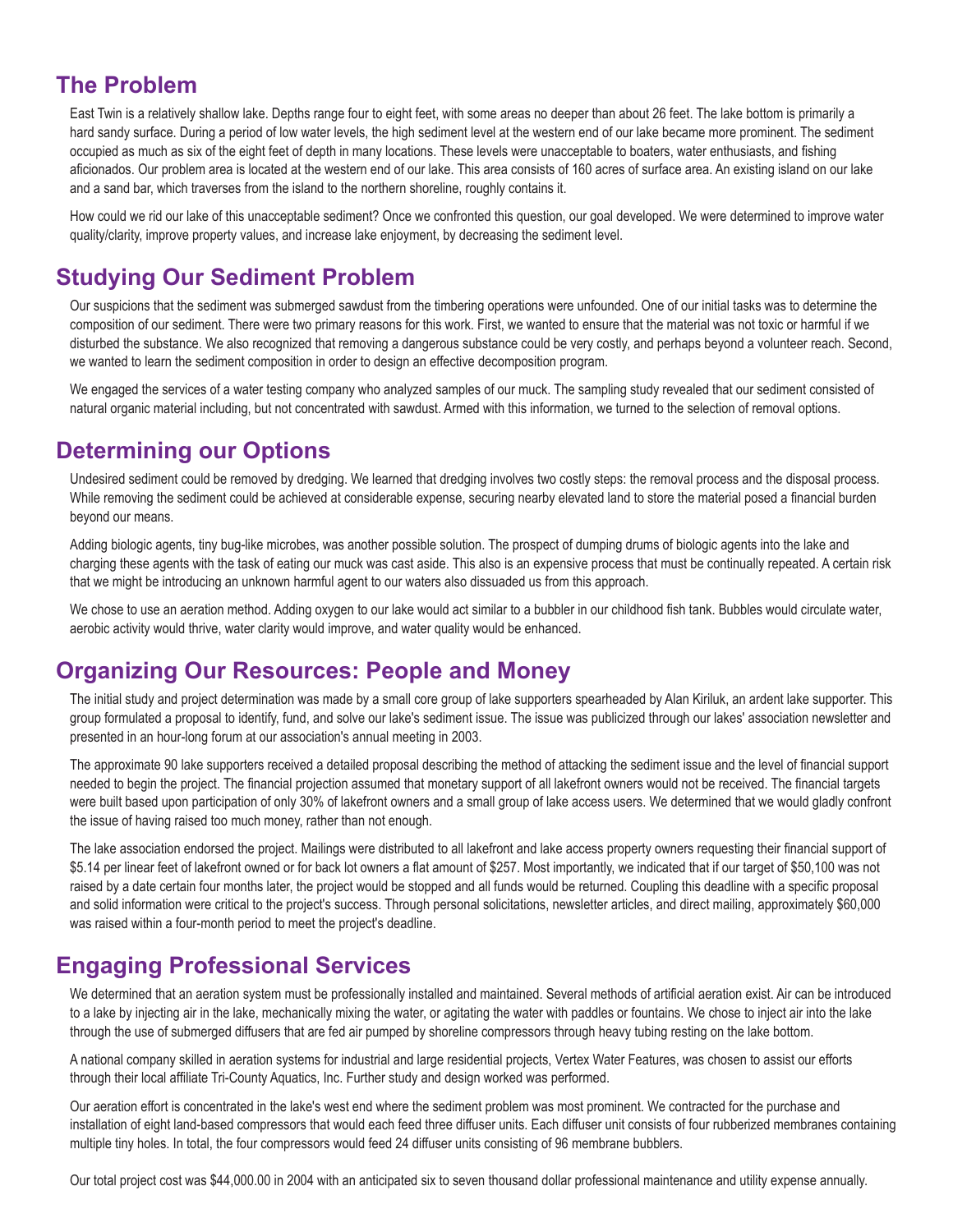## **Legitimizing the Organizational Effort**

The East Lake Aeration Association, LLC was formed with the State of Michigan. Insurance coverage was obtained in the unlikely event unforeseen problems developed. Three property owners and our local township were solicited to house the compressor units on the shoreline of their property. Arrangements were made to bring electrical supply to each compressor unit.

Application was made with Michigan's Department of Environmental Quality (DEQ). Securing the permit to conduct the aeration program was an extensive process. We were required to establish the authority to place the aeration units within the riparian interests of adjoining property owners. We were also required to present the detailed locations of the proposed units and their impact on the lake and its fish population. The DEQ conducted additional study in coordination with the DNR fishery experts, before approving the permit.

The permit was granted. Installation was completed in July 2004 when the aeration units were turned on.

### **How Does Aeration Work? What Does it Accomplish?**

We knew that the sediment levels in our lake created low oxygen levels in the muck. When low oxygen levels are present the water's condition is anaerobic. This is undesirable. When aerobic conditions exist, tiny aerobic organisms can exist to naturally eat up or decompose the sediment at faster rates. This was desired.

Initially, most people believe that the air introduced into the lake supplies the requisite oxygen to create aerobic activity. This belief is not correct. The aeration units pump air into the membranes that create columns of bubbles that circulate the lake's water from bottom to top. When water is exposed to the atmosphere it is oxygenated from a process called diffusion. The chief operative characteristic of our aeration units is actually water circulation.

Our aeration units operate once the lake ice disappears in April and are turned off when the ice reappears in November. The diffuser units and the air hose tubing remain in the water year round; nothing is removed.

When activated, the units operate continuously day and night. The operating units are housed in protected metal cabinets and contain two 1/3 hp compressors. The units are quiet and trouble-free. In total, the units are connected to 12,000 feet of self-weighted bottom line tubing that remains at the lake's bottom. On only one known occasion, a low drafting boat pulled the tubing, with no apparent damage to the boat or tubing. The tubing is connected to 24 diffuser units that each creates four columns of tiny bubbles at the water's surface. The 24 diffuser units are situated in specifically designed locations. The units are not moved. On rare occasions, a unit placed in shallow water surfaces. When this occurs, the unit is weighted and returned to the bottom. On average we have replaced one diffuser unit each season that becomes damaged by ice or contact with a boat if surfaced. When operating, the diffusers present no risk or interference with normal water activities.

The diffuser system circulates over 200 million gallons of water daily. This water circulation allows the biologic oxygen demand (BOD) to reach levels necessary for aerobic activity to occur in the lake. BOD is widely used in environmental engineering practice to determine the amount of oxygen water requires for the sediment breakdown process. Before the aeration program began, the heavy sediment areas were anaerobic.

In other words, the lake was relatively stagnant, holding increasing amounts of suspended muck, with no aquatic organisms existing to eat up the unwanted sediment.

#### **Is Aeration Working? Yes. Is our Sediment Gone? No.**

We still have sediment in our lake, but less than before. In our initial project proposal we forewarned everyone that the aeration approach did not seek quick or dramatic results. We entered this program with eyes wide open and spirits prepared for long-term results only. We hoped to reduce our sediment levels by 6 inches per year.

We appear to be exceeding our conservative projections. Testing results are demonstrating continual drops in the undesired sediment levels. After two and a half years of operation, tests are revealing approximately two feet less of sediment in our lake. These tests are conducted 4 times per year in the same locations. Data retrieved from the tests demonstrates reduced sediment levels. These are encouraging results.

Anecdotal reports of lake users have been positive. Increased wildlife has been identified, perhaps attracted by the sediment particles being pushed to the surface. Improved water clarity has also been noted with some west end lake users now being able to see their sandy bottom.

#### **Will Our Aeration Continue?**

Our initial projections were to continue the project for at least five years. At that point the program will be reevaluated. At the midway point of our aeration program, the results are positive and reassuring. We chose to take action to help our lake in an environmentally benign manner with the support of our lake community. We strongly believe that by working together we are improving the quality of East Twin Lake, our piece of heaven on Earth.

#### **Contact Resources**

www.vertexwaterfeatures.com http://www.tri-countyaquatics.com/ lewistonlakelivingggmail.com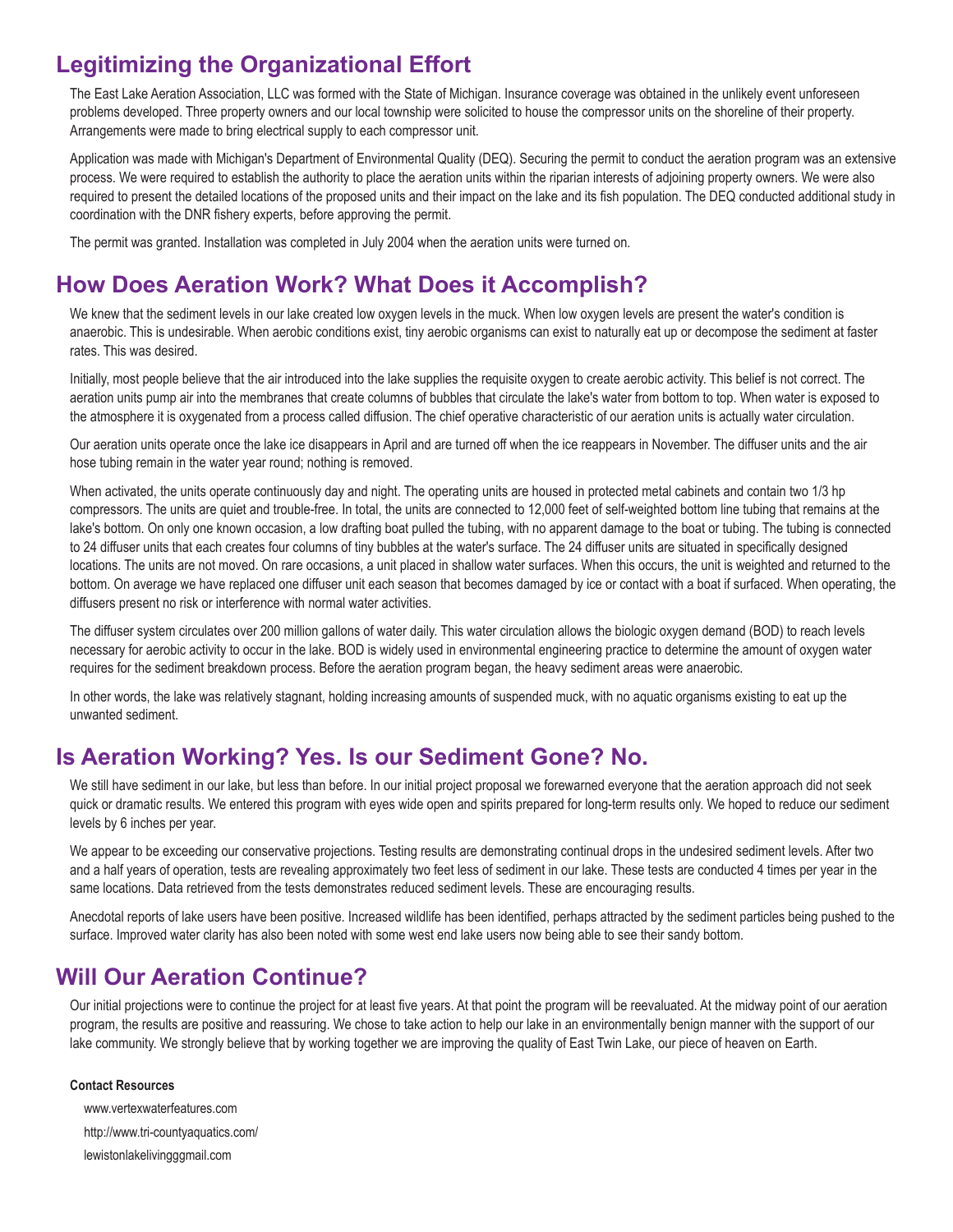## **Aeration of East Twin Lake Sediment, BOD and Oxygen Results**

In July 2004, eight Vertex Air 3 XL systems were installed by Tri-County Aquatics in a 160 acre cove of an 900 acre lake. At the time of installation, muck measurements with a "sludge judge" were taken at six locations to determine the amount of muck on the bottom. Three of the sites showed levels of 6 and 7 feet of muck and the average for all 6 sites was 4.3 feet of muck. Oxygen readings were taken at the surface and at the bottom to assess the quality of the water. The dissolved oxygen at the surface was 4.0 mg/l while the oxygen level at the bottom was 2.0 mg/L, which is virtually an anoxic environment. A water sample sent to a lab to determine the BOD (Biological Oxygen Demand) returned results of a BOD of 58 mg/L, which was much higher than the available oxygen in the water could oxidize and reduce.